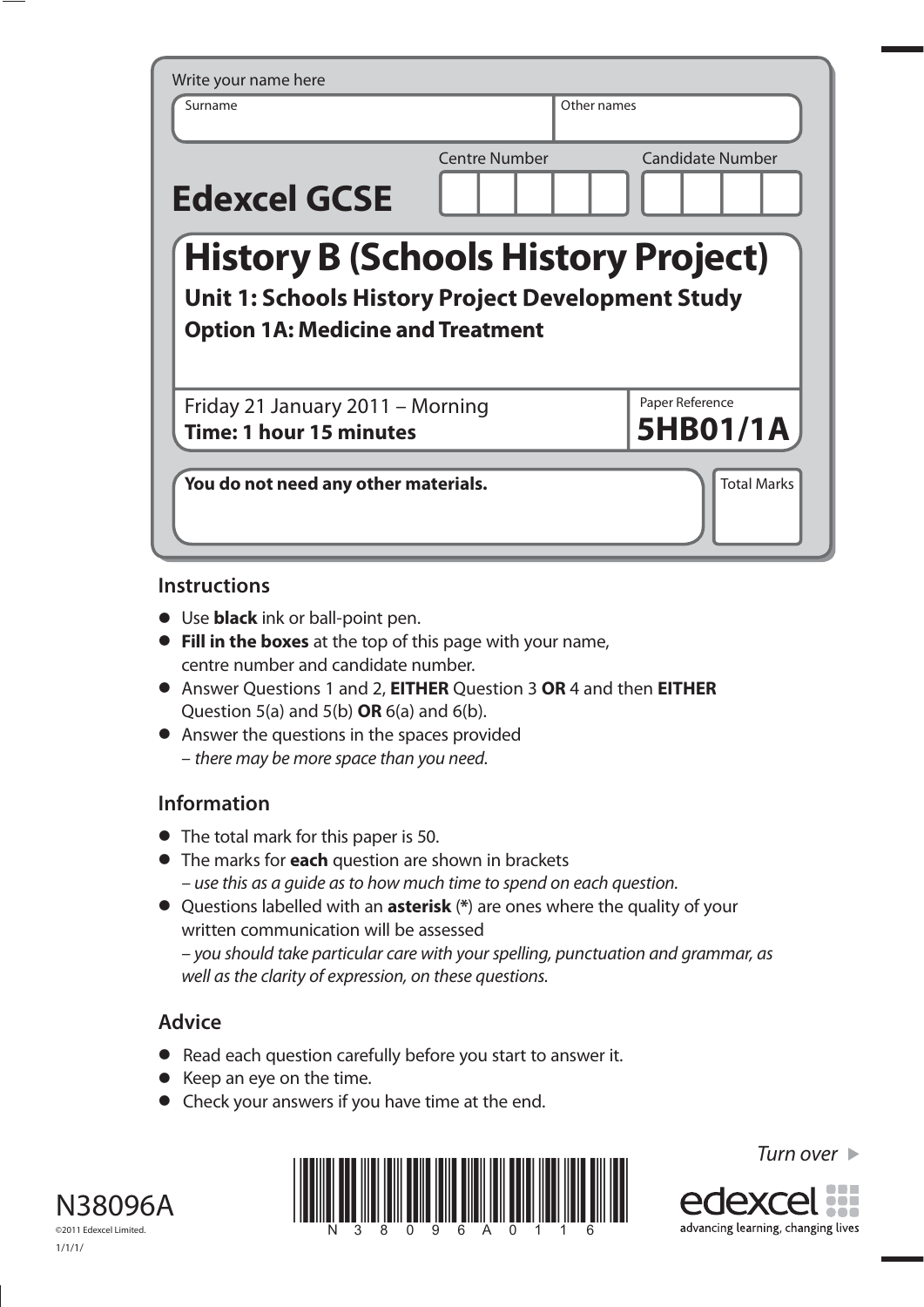## **Answer Question 1 AND Question 2.**

## **Question 1**

Study Sources A and B.

The plague has arrived in France and unless we pray constantly, it will reach this country. You should arrange for processions and prayers to be performed at least every Friday, so that God will turn this pestilence away from his people.

**Source B:** A photograph showing a vaccination being given at the end of the twentieth century to prevent someone catching measles.



©Reuters Pictures



**Source A:** From a letter sent out by Ralph of Shrewsbury, Bishop of Bath and Wells, to local priests in 1348.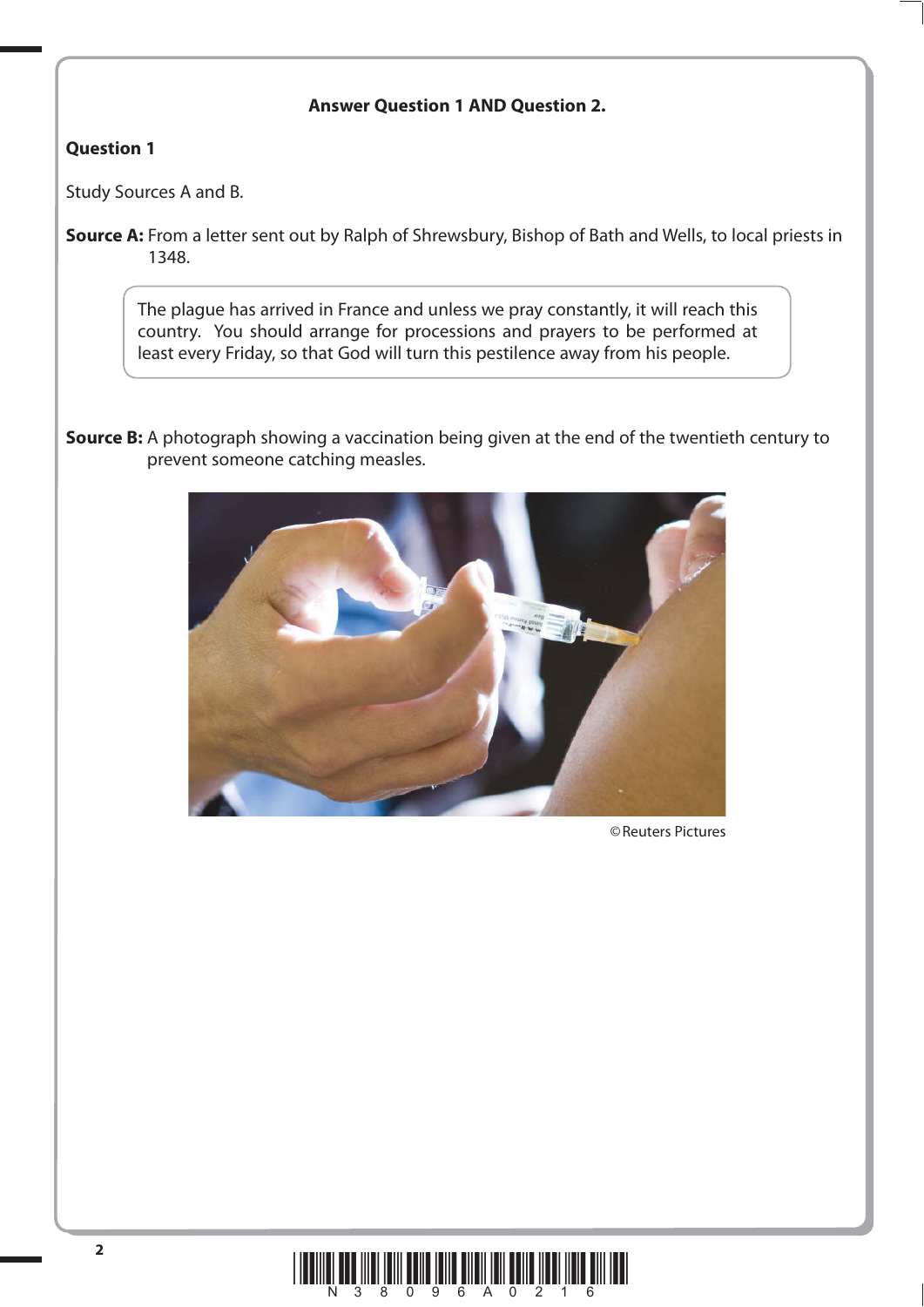| $\mathbf{1}$ | What can you learn from Sources A and B about changes in the way people have tried<br>to prevent the spread of infectious disease? |                         |
|--------------|------------------------------------------------------------------------------------------------------------------------------------|-------------------------|
|              | Explain your answer, using these sources.                                                                                          | (4)                     |
|              |                                                                                                                                    |                         |
|              |                                                                                                                                    |                         |
|              |                                                                                                                                    |                         |
|              |                                                                                                                                    |                         |
|              |                                                                                                                                    |                         |
|              |                                                                                                                                    |                         |
|              |                                                                                                                                    |                         |
|              | (Total for Question 1 = 4 marks)                                                                                                   |                         |
|              |                                                                                                                                    |                         |
|              |                                                                                                                                    |                         |
|              |                                                                                                                                    |                         |
|              |                                                                                                                                    |                         |
|              |                                                                                                                                    |                         |
|              |                                                                                                                                    |                         |
|              |                                                                                                                                    | $\overline{\mathbf{3}}$ |
|              | N 3 8 0 9 6 A 0<br>$3 \quad 1$<br>6                                                                                                | Turn over               |

-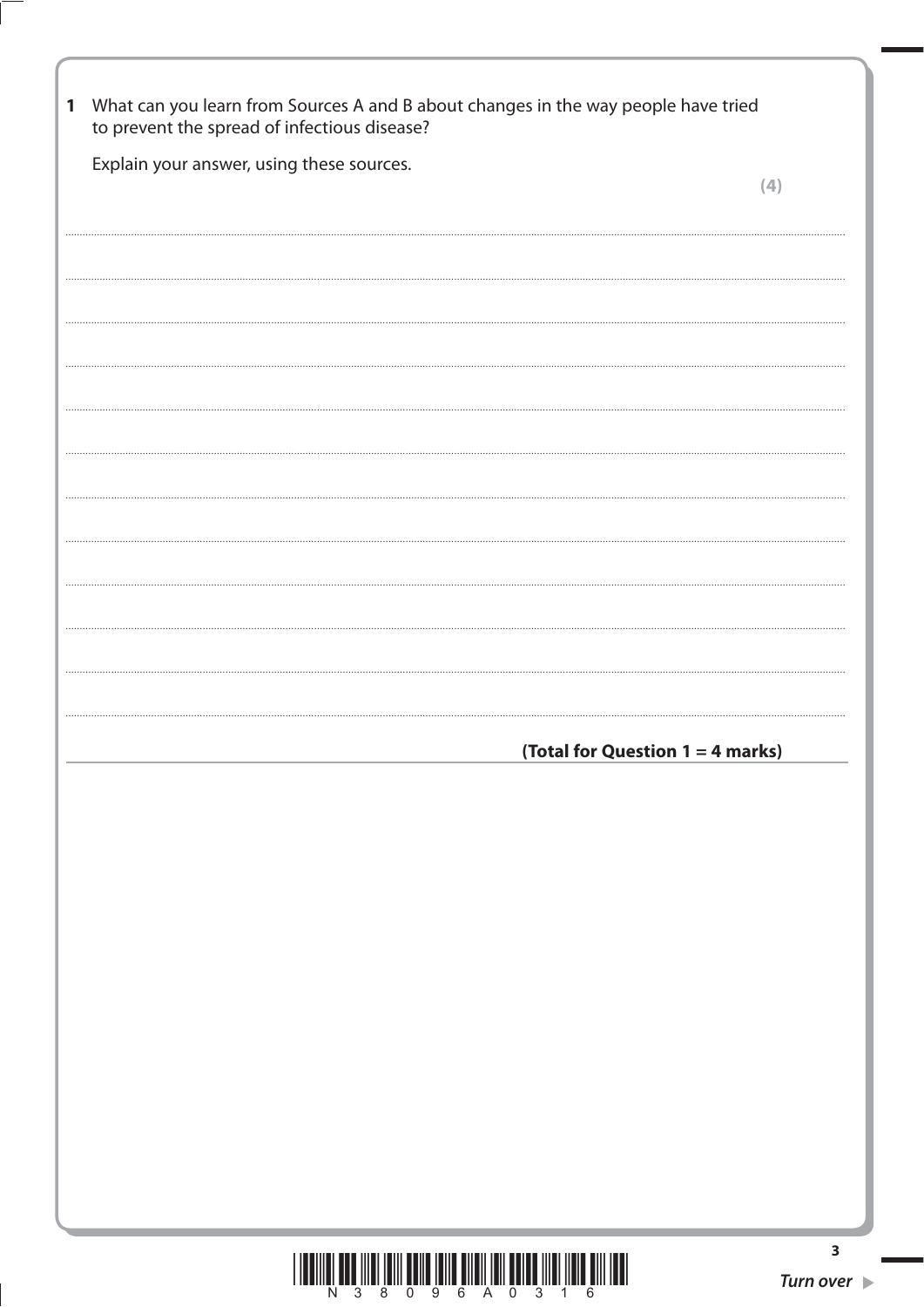| Choose one and explain the importance of the individual's work.<br>(9) |                                  |  |  |  |  |  |  |
|------------------------------------------------------------------------|----------------------------------|--|--|--|--|--|--|
| <b>Edward Jenner and vaccination</b>                                   | Florence Nightingale and nursing |  |  |  |  |  |  |
|                                                                        |                                  |  |  |  |  |  |  |
|                                                                        |                                  |  |  |  |  |  |  |
|                                                                        |                                  |  |  |  |  |  |  |
|                                                                        |                                  |  |  |  |  |  |  |
|                                                                        |                                  |  |  |  |  |  |  |
|                                                                        |                                  |  |  |  |  |  |  |
|                                                                        |                                  |  |  |  |  |  |  |
|                                                                        |                                  |  |  |  |  |  |  |
|                                                                        |                                  |  |  |  |  |  |  |
|                                                                        |                                  |  |  |  |  |  |  |
|                                                                        |                                  |  |  |  |  |  |  |
|                                                                        |                                  |  |  |  |  |  |  |
|                                                                        |                                  |  |  |  |  |  |  |
|                                                                        |                                  |  |  |  |  |  |  |
|                                                                        |                                  |  |  |  |  |  |  |
|                                                                        |                                  |  |  |  |  |  |  |
|                                                                        |                                  |  |  |  |  |  |  |
|                                                                        |                                  |  |  |  |  |  |  |
|                                                                        |                                  |  |  |  |  |  |  |
|                                                                        |                                  |  |  |  |  |  |  |
|                                                                        |                                  |  |  |  |  |  |  |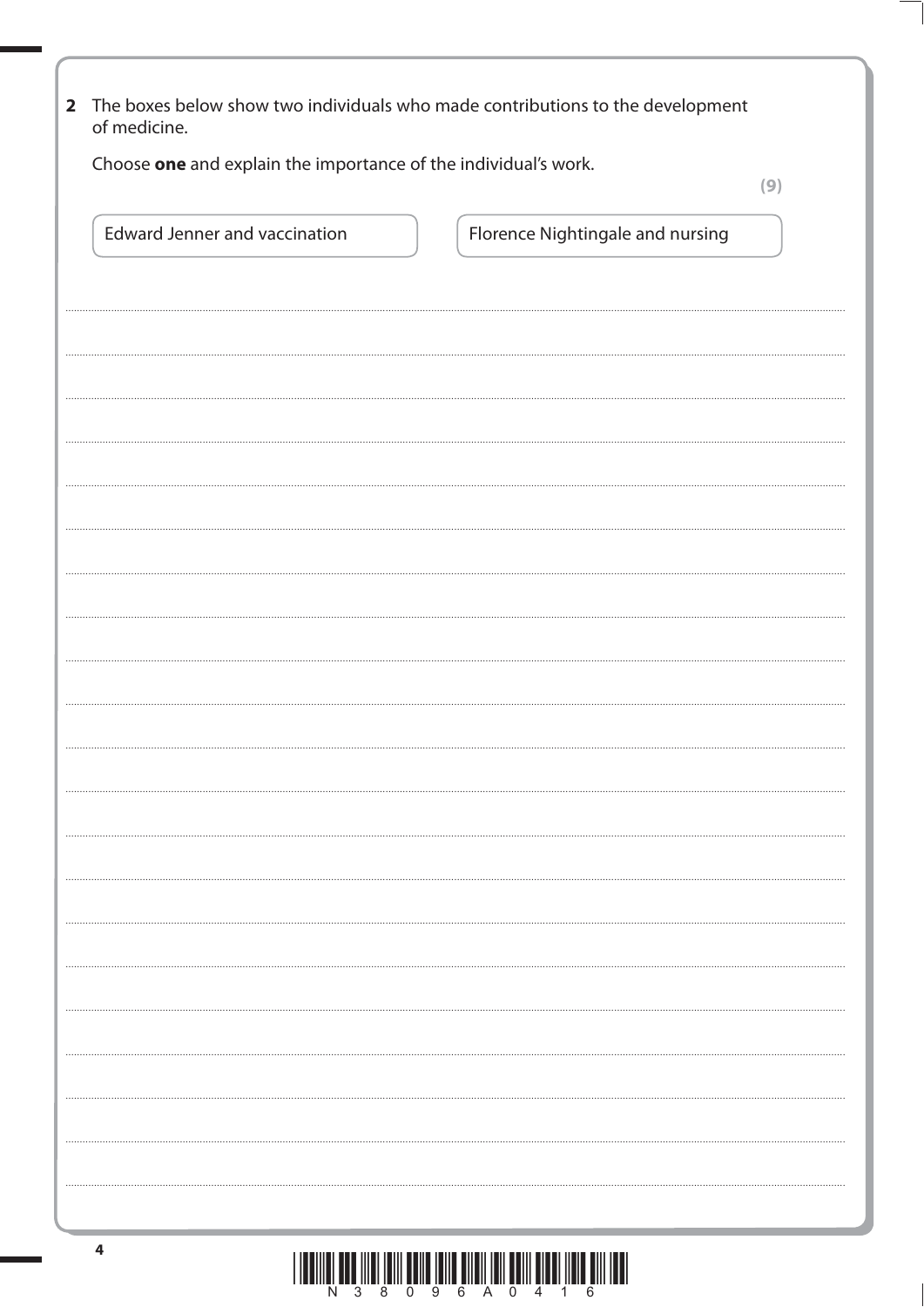| (Total for Question 2 = 9 marks) |  |
|----------------------------------|--|
|                                  |  |
| 5                                |  |

–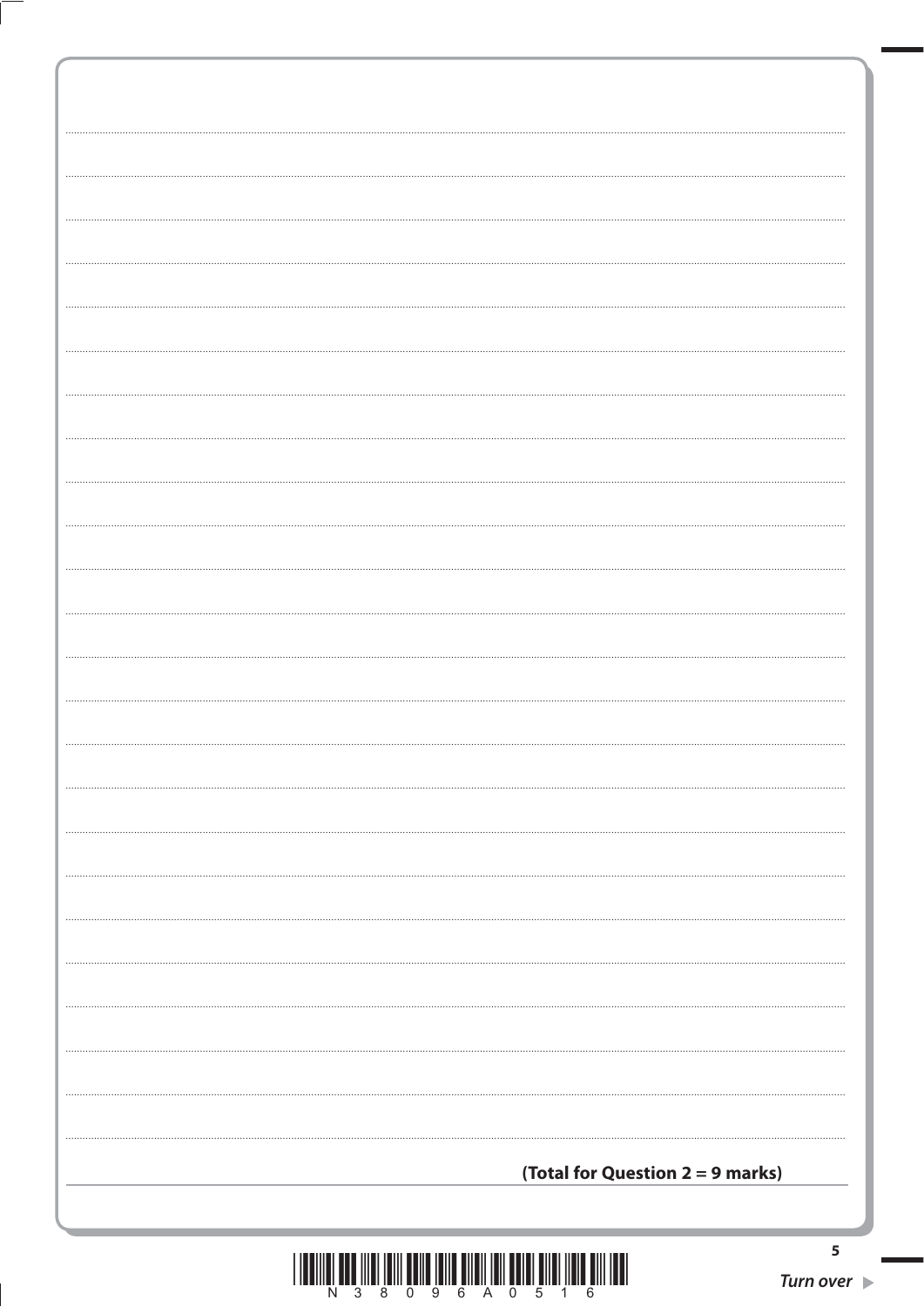# **Answer EITHER Question 3 OR Question 4.**

# **EITHER**

**3** In what ways did the training of doctors change during the period c1350–c1900?

**(12)**

You may use the following in your answer and any other information of your own.

- Vesalius carried out dissections during the Renaissance period.
- 1815: The Society of Apothecaries and the Royal College of Surgeons introduced examinations.
- 1884: Edinburgh University opened a new medical school, containing research laboratories.

#### **(Total for Question 3 = 12 marks)**

# **OR**

**4** Why did the standard of medical treatment improve so rapidly during the twentieth century?

**(12)**

You may use the following in your answer and any other information of your own.

- 1909: Salvarsan 606 was discovered.
- 1948–49: In its first year, £373 million was spent on the NHS.
- 1956: A dialysis machine was first used for people with kidney problems.

#### **(Total for Question 4 = 12 marks)**

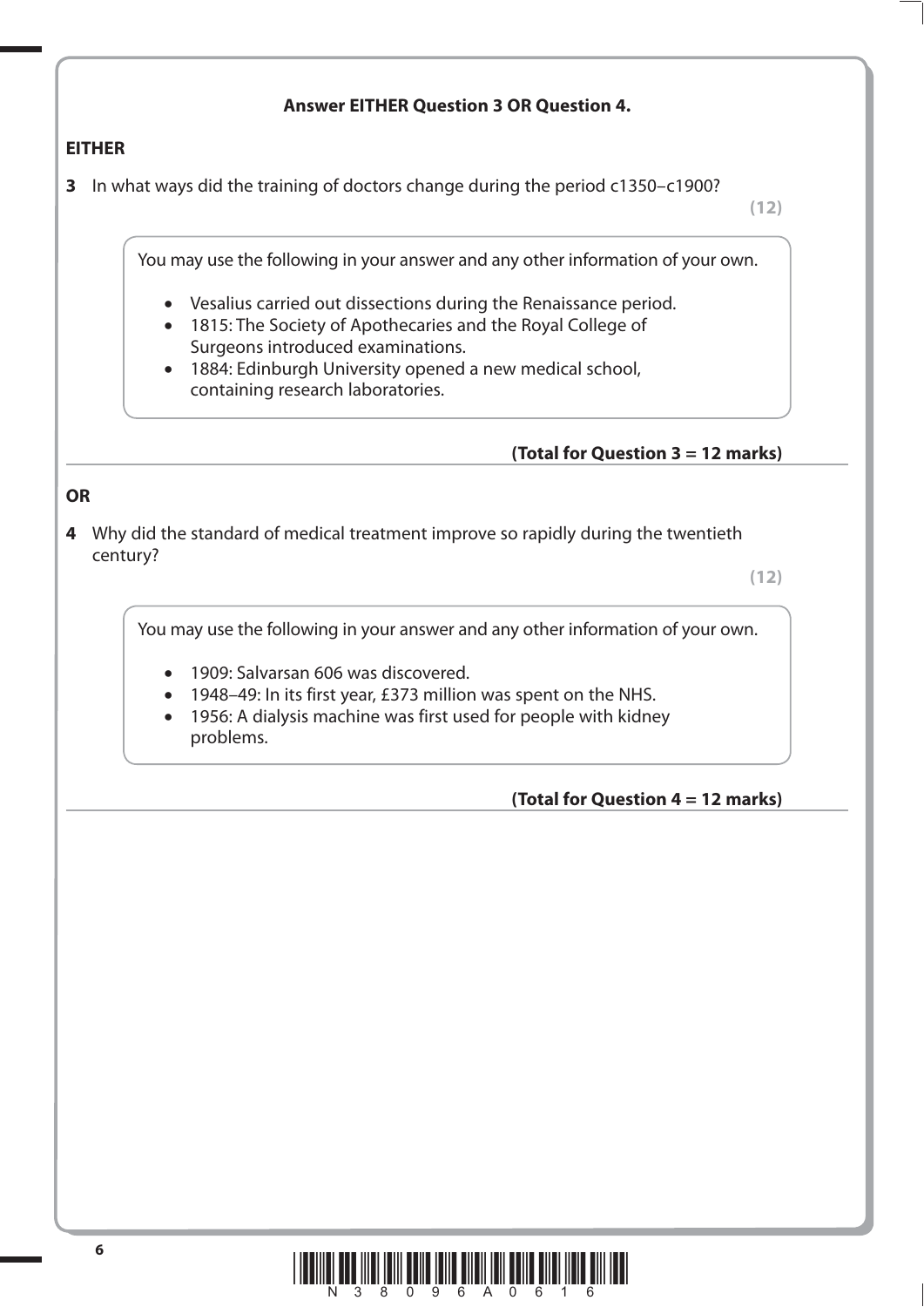| Indicate which question you are answering by marking a cross $\boxtimes$ in the box.<br>If you change your mind, put a line through the box $\boxtimes$<br>and then indicate your new question with a cross $\boxtimes$ . |  |  |            |  |                       |  |  |
|---------------------------------------------------------------------------------------------------------------------------------------------------------------------------------------------------------------------------|--|--|------------|--|-----------------------|--|--|
| Chosen Question Number: Question 3                                                                                                                                                                                        |  |  | Question 4 |  |                       |  |  |
|                                                                                                                                                                                                                           |  |  |            |  |                       |  |  |
|                                                                                                                                                                                                                           |  |  |            |  |                       |  |  |
|                                                                                                                                                                                                                           |  |  |            |  |                       |  |  |
|                                                                                                                                                                                                                           |  |  |            |  |                       |  |  |
|                                                                                                                                                                                                                           |  |  |            |  |                       |  |  |
|                                                                                                                                                                                                                           |  |  |            |  |                       |  |  |
|                                                                                                                                                                                                                           |  |  |            |  |                       |  |  |
|                                                                                                                                                                                                                           |  |  |            |  |                       |  |  |
|                                                                                                                                                                                                                           |  |  |            |  |                       |  |  |
|                                                                                                                                                                                                                           |  |  |            |  |                       |  |  |
|                                                                                                                                                                                                                           |  |  |            |  |                       |  |  |
|                                                                                                                                                                                                                           |  |  |            |  |                       |  |  |
|                                                                                                                                                                                                                           |  |  |            |  |                       |  |  |
|                                                                                                                                                                                                                           |  |  |            |  |                       |  |  |
|                                                                                                                                                                                                                           |  |  |            |  |                       |  |  |
|                                                                                                                                                                                                                           |  |  |            |  |                       |  |  |
|                                                                                                                                                                                                                           |  |  |            |  |                       |  |  |
|                                                                                                                                                                                                                           |  |  |            |  |                       |  |  |
|                                                                                                                                                                                                                           |  |  |            |  |                       |  |  |
|                                                                                                                                                                                                                           |  |  |            |  | 7<br><b>Turn over</b> |  |  |

–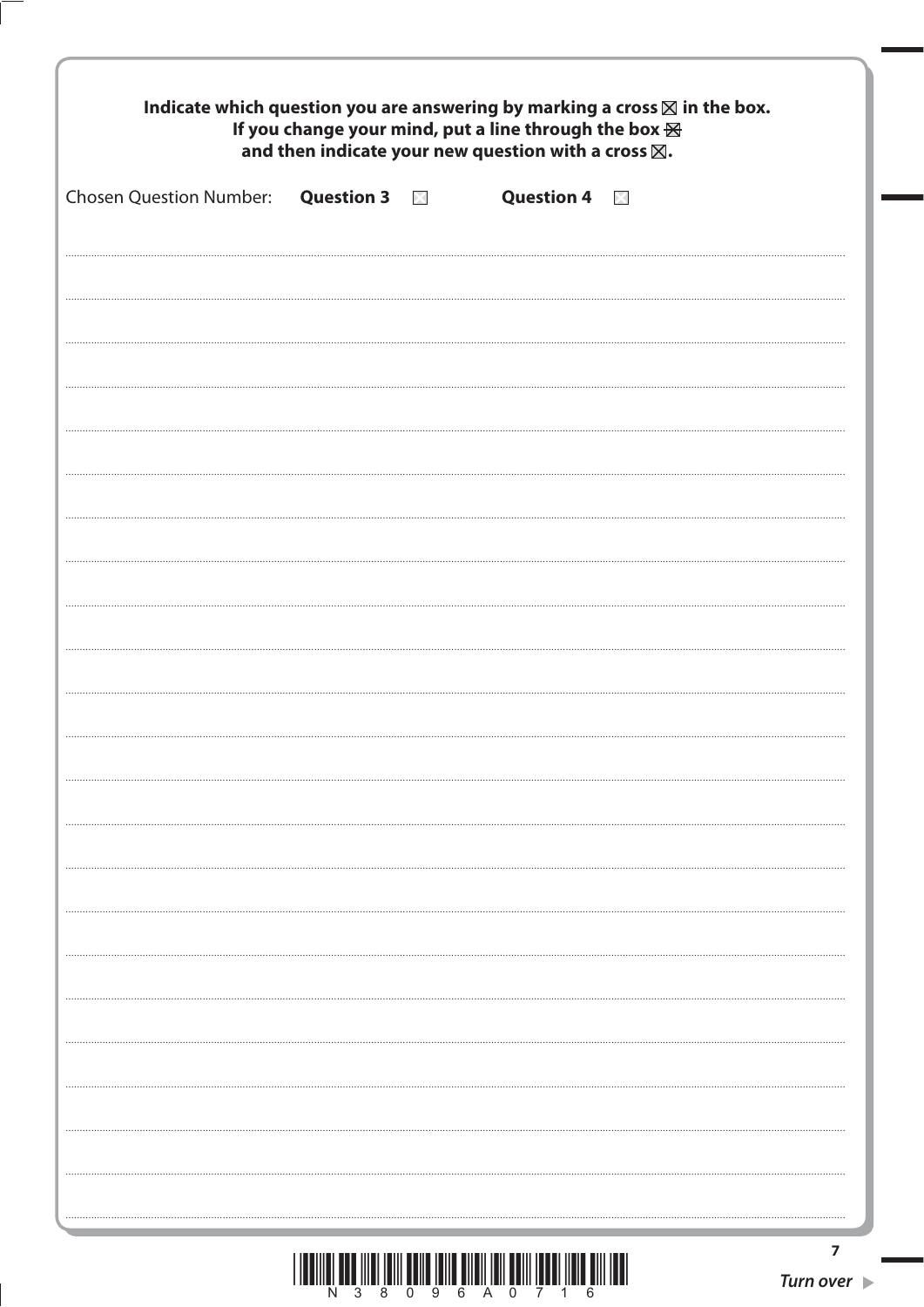| 8 |  |
|---|--|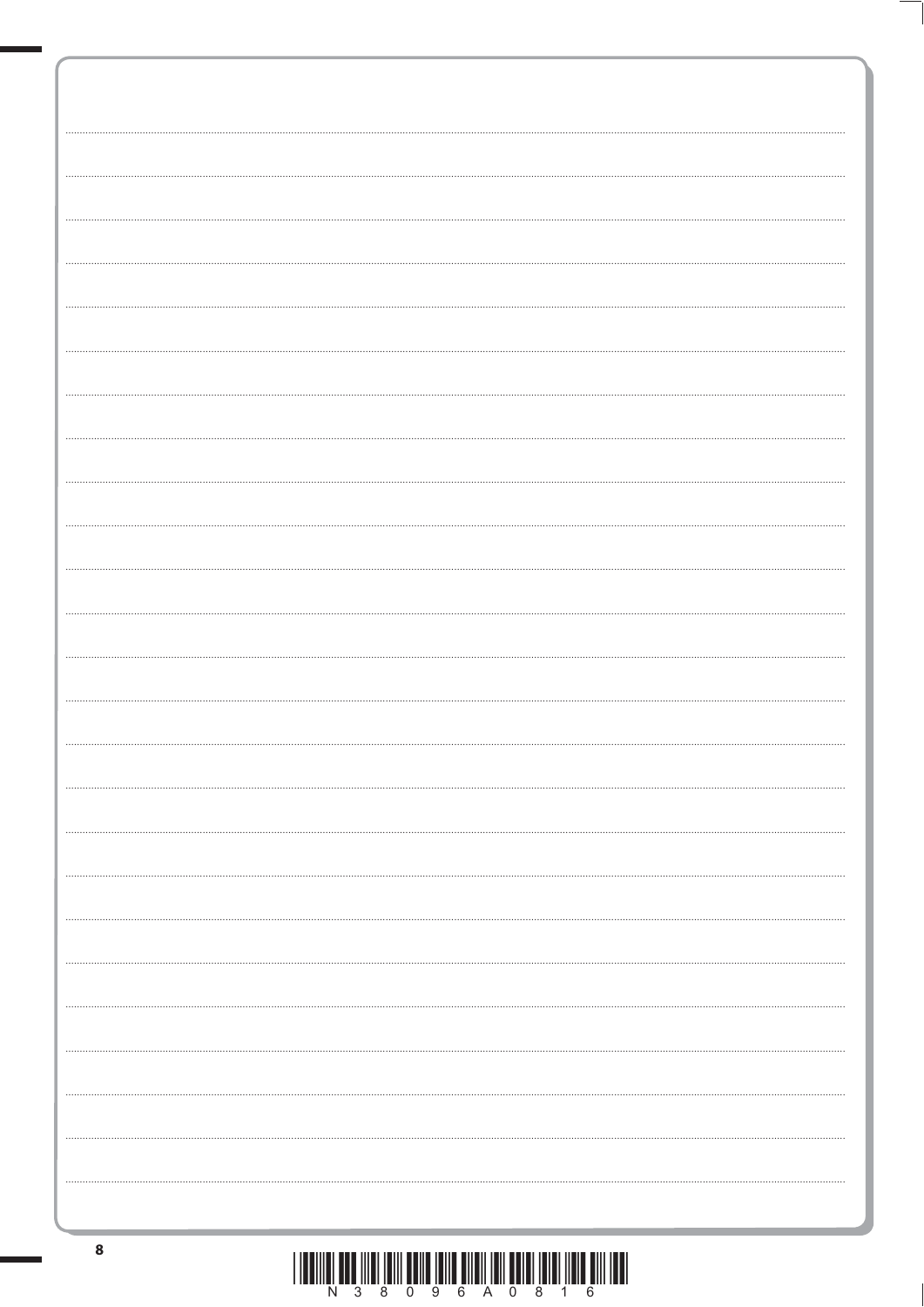| <u>i isanisi ada iliki ishi asla isha shiril ish asla ishi ilad alil isa</u> |  |  |  |                       |  |  |
|------------------------------------------------------------------------------|--|--|--|-----------------------|--|--|
|                                                                              |  |  |  | N 3 8 0 9 6 A 0 9 1 6 |  |  |

 $\ddotsc$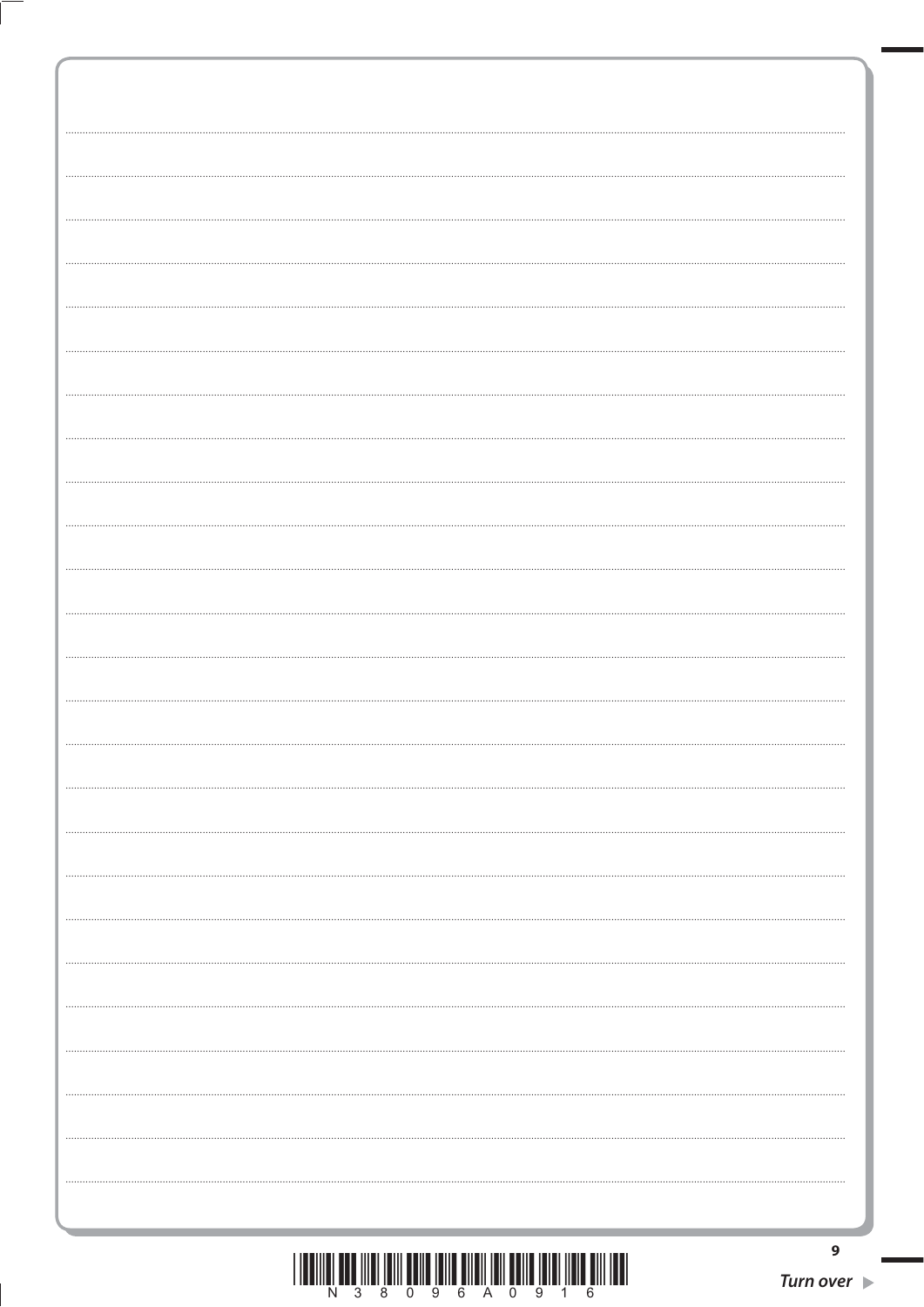## **Answer EITHER Question 5 OR Question 6.**

#### **You must answer both parts of the question you choose.**

#### **EITHER**

## **5 Medicine and Public Health from Roman Britain onwards.**

(a) What were the key features of public health in Roman Britain?

**(9)**

 \*(b) How far did ideas about the cause of disease change from the Roman period to the end of the Middle Ages?

**(16)**

You may use the following in your answer and any other information of your own.

- Galen believed in the Theory of Four Humours.
- The Roman army was told not to camp in swampy areas.
- During the Black Death in 1348 some people whipped themselves.

#### **(Total for Question 5 = 25 marks)**

#### **OR**

#### **6 Public Health c1350 to the present day.**

 (a) Explain why diseases such as cholera spread so rapidly in industrial towns during the nineteenth century.

**(9)**

 \*(b) 'The government's role in improving public health was more important during the nineteenth century than during the twentieth century'. Do you agree? Explain your answer.

**(16)**

You may use the following in your answer and any other information of your own.

- 1848: The first Public Health Act was passed.
- 1938: The government began a vaccination campaign to prevent diphtheria.
- Since 1971 packets of cigarettes have carried a government health warning.

#### **(Total for Question 6 = 25 marks)**

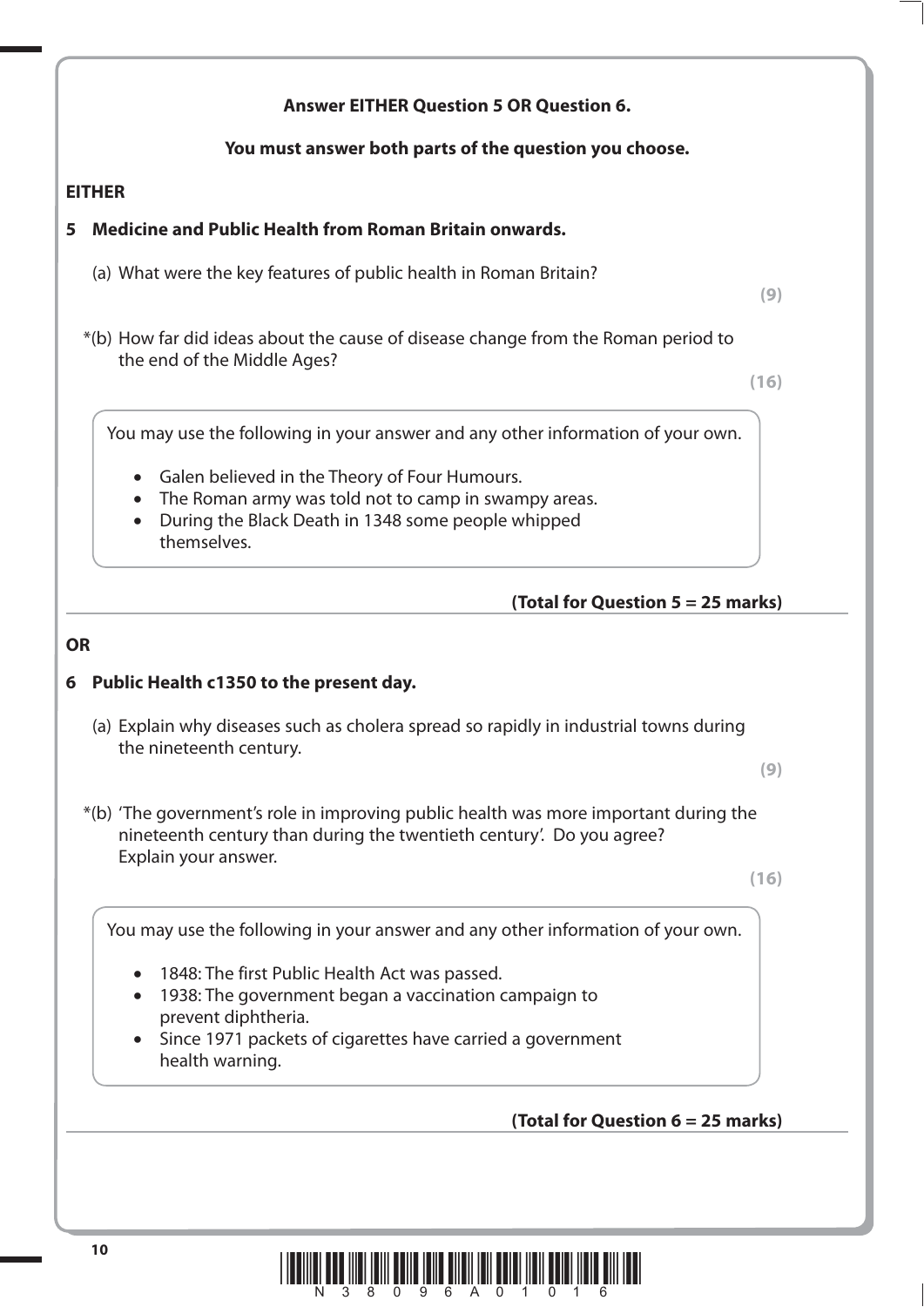| Indicate which question you are answering by marking a cross $\boxtimes$ in the box.<br>If you change your mind, put a line through the box $\boxtimes$<br>and then indicate your new question with a cross $\boxtimes$ . |                   |         |                                                                                     |   |                        |  |  |
|---------------------------------------------------------------------------------------------------------------------------------------------------------------------------------------------------------------------------|-------------------|---------|-------------------------------------------------------------------------------------|---|------------------------|--|--|
| Chosen Question Number: Question 5 2 Question 6 2                                                                                                                                                                         |                   |         |                                                                                     |   |                        |  |  |
|                                                                                                                                                                                                                           |                   |         |                                                                                     |   |                        |  |  |
|                                                                                                                                                                                                                           |                   |         |                                                                                     |   |                        |  |  |
|                                                                                                                                                                                                                           |                   |         |                                                                                     |   |                        |  |  |
|                                                                                                                                                                                                                           |                   |         |                                                                                     |   |                        |  |  |
|                                                                                                                                                                                                                           |                   |         |                                                                                     |   |                        |  |  |
|                                                                                                                                                                                                                           |                   |         |                                                                                     |   |                        |  |  |
|                                                                                                                                                                                                                           |                   |         |                                                                                     |   |                        |  |  |
|                                                                                                                                                                                                                           |                   |         |                                                                                     |   |                        |  |  |
|                                                                                                                                                                                                                           |                   |         |                                                                                     |   |                        |  |  |
|                                                                                                                                                                                                                           |                   |         |                                                                                     |   |                        |  |  |
|                                                                                                                                                                                                                           |                   |         |                                                                                     |   |                        |  |  |
|                                                                                                                                                                                                                           |                   |         |                                                                                     |   |                        |  |  |
|                                                                                                                                                                                                                           |                   |         |                                                                                     |   |                        |  |  |
|                                                                                                                                                                                                                           |                   |         |                                                                                     |   |                        |  |  |
|                                                                                                                                                                                                                           |                   |         |                                                                                     |   |                        |  |  |
|                                                                                                                                                                                                                           |                   |         |                                                                                     |   |                        |  |  |
|                                                                                                                                                                                                                           |                   |         |                                                                                     |   |                        |  |  |
|                                                                                                                                                                                                                           |                   |         |                                                                                     |   |                        |  |  |
|                                                                                                                                                                                                                           |                   |         |                                                                                     |   |                        |  |  |
|                                                                                                                                                                                                                           | ║║                |         | <u> III I III I DIIL IBII DIILI III DIILI II DII II II DIILI II DIILI III DIILI</u> |   | 11<br><b>Turn over</b> |  |  |
|                                                                                                                                                                                                                           | $3 \quad 8$<br>N. | 0 9 6 A | 0<br>$1 \quad 1$<br>$1 \quad$                                                       | 6 |                        |  |  |

–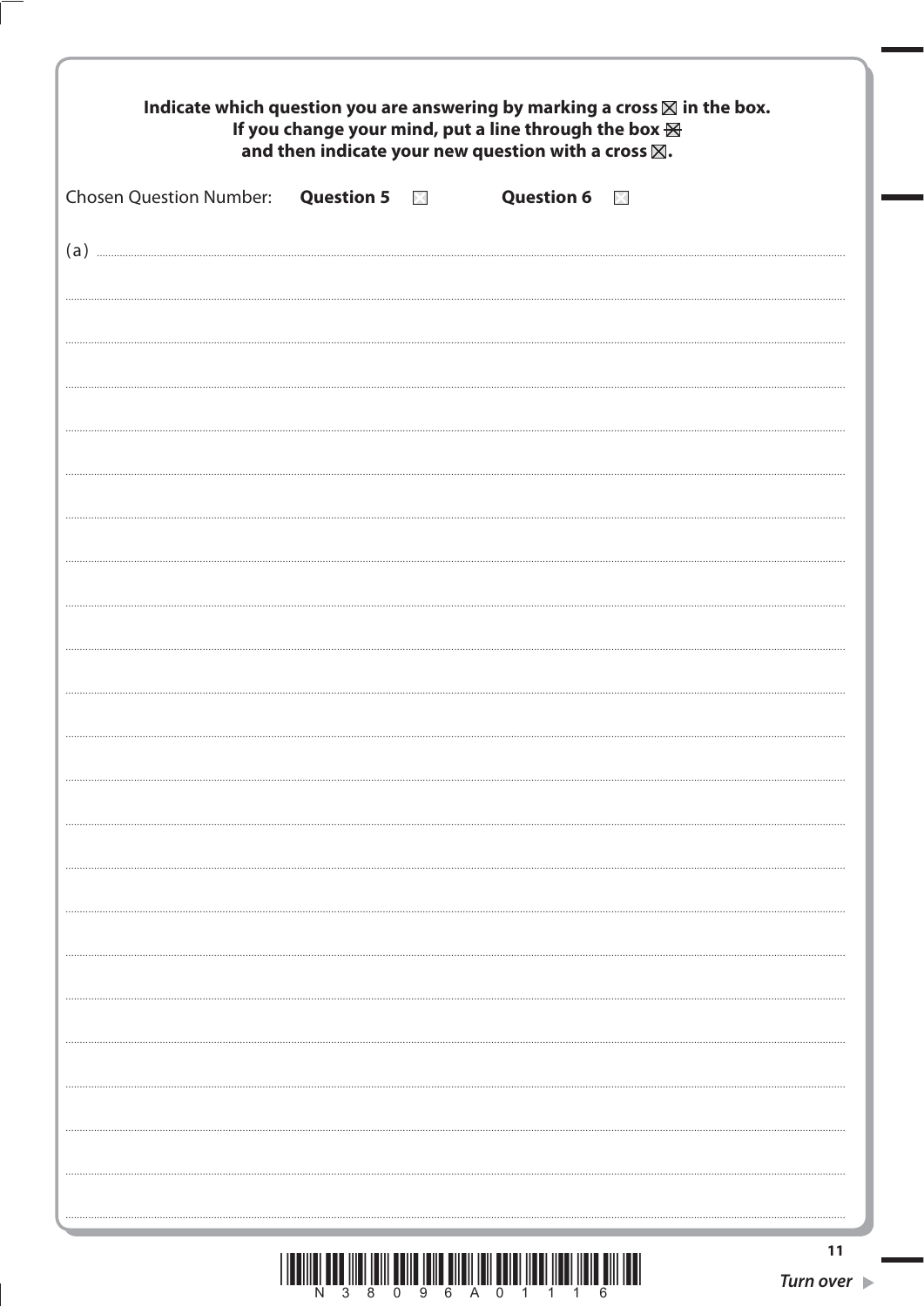| 12 | <u>. בשם הרום שושרו בשמור שושרו בשושם וזמר ובשווש שוושר שוושם וזומר בשוור שמס ושווששו ו</u> |
|----|---------------------------------------------------------------------------------------------|

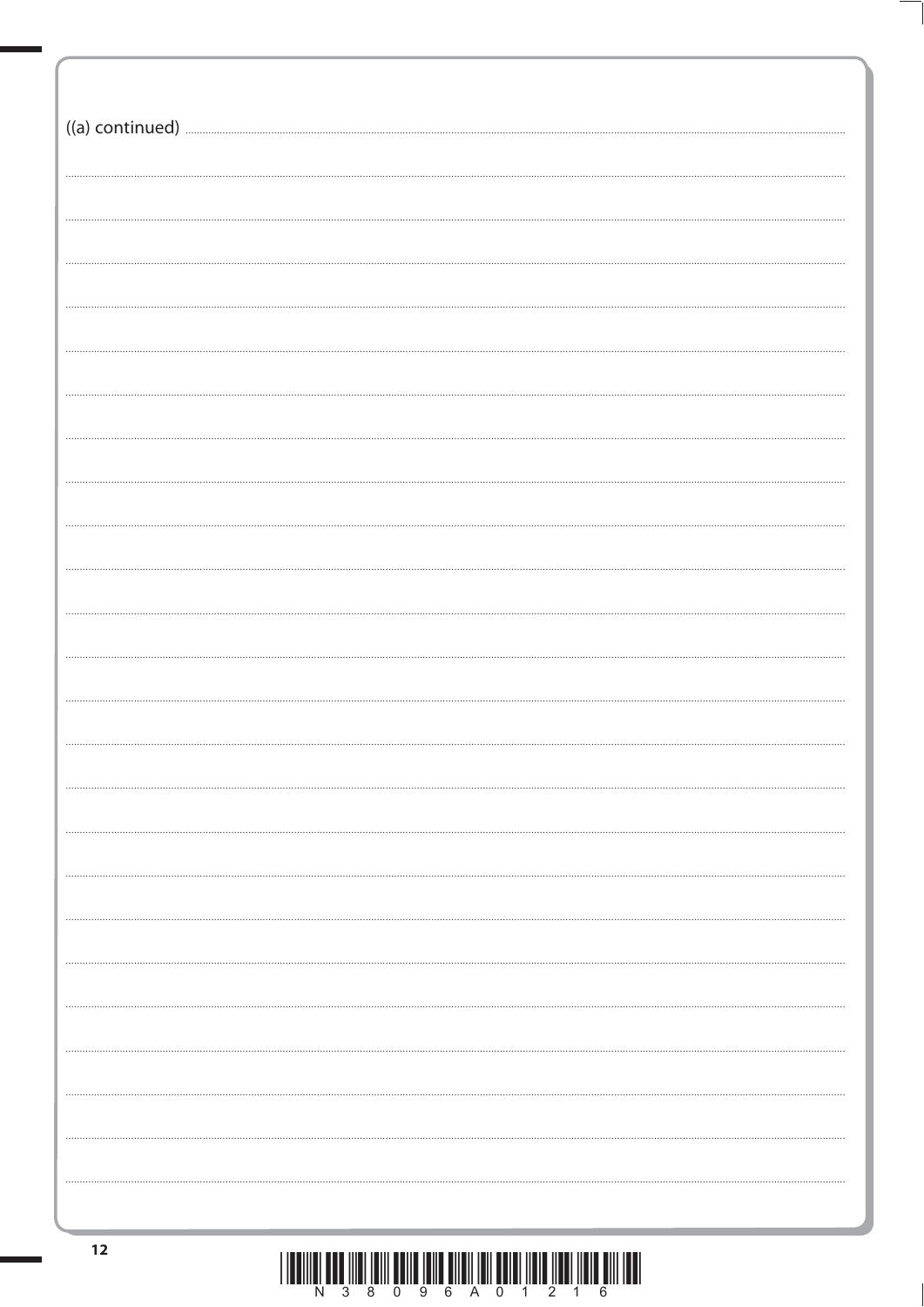| N 3 8 0 9 6 A 0 1 3 1 6 |  |  |  |  |  |  |
|-------------------------|--|--|--|--|--|--|

|     | 13 |
|-----|----|
|     |    |
|     |    |
|     |    |
|     |    |
|     |    |
|     |    |
|     |    |
|     |    |
|     |    |
|     |    |
|     |    |
|     |    |
|     |    |
|     |    |
|     |    |
|     |    |
|     |    |
|     |    |
|     |    |
|     |    |
|     |    |
|     |    |
|     |    |
|     |    |
|     |    |
|     |    |
| (b) |    |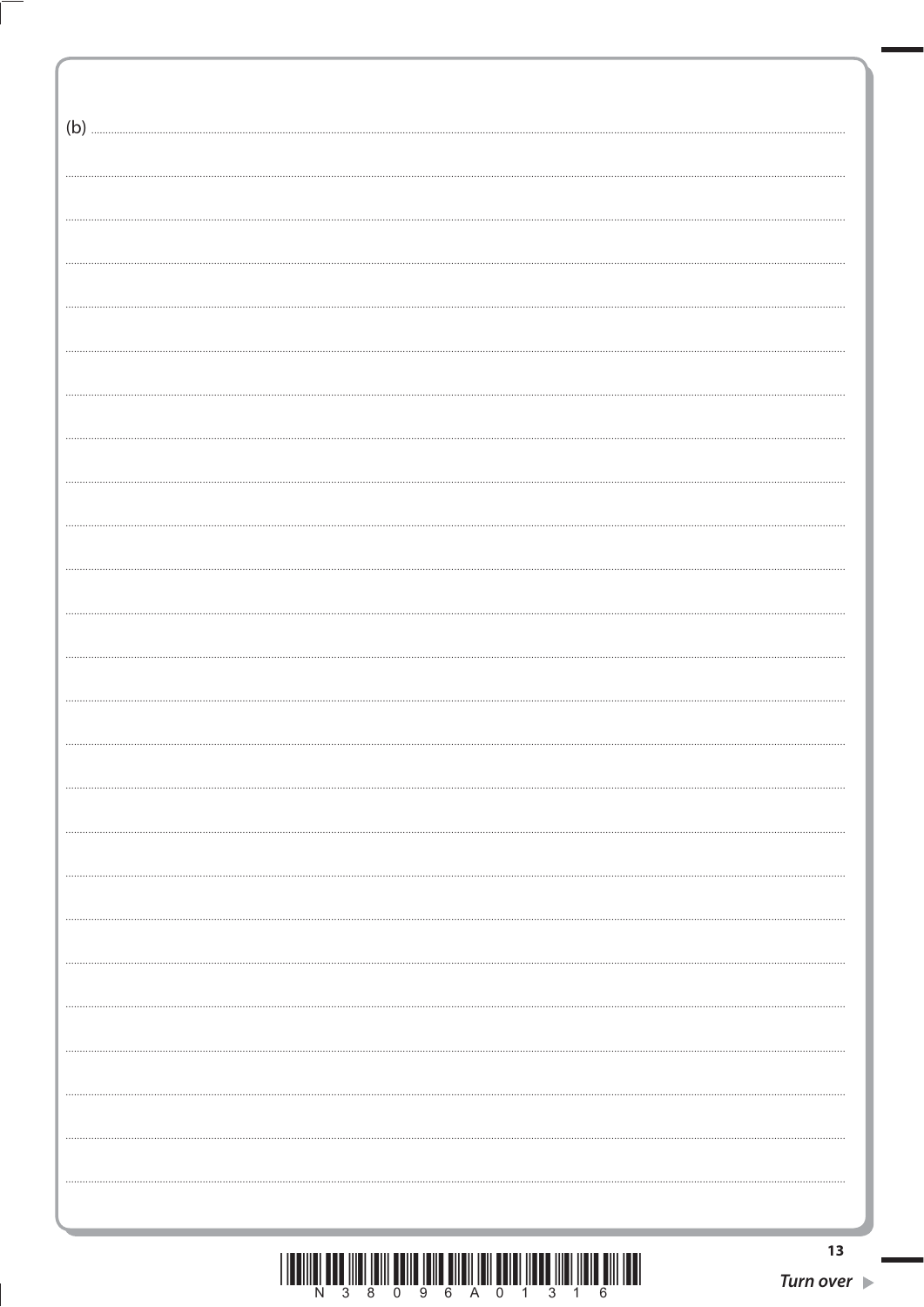| 14<br>$\begin{array}{c} \text{if} \ \text{if} \ \text{if} \ \text{if} \ \text{if} \ \text{if} \ \text{if} \ \text{if} \ \text{if} \ \text{if} \ \text{if} \ \text{if} \ \text{if} \ \text{if} \ \text{if} \ \text{if} \ \text{if} \ \text{if} \ \text{if} \ \text{if} \ \text{if} \ \text{if} \ \text{if} \ \text{if} \ \text{if} \ \text{if} \ \text{if} \ \text{if} \ \text{if} \ \text{if} \ \text{if} \ \text{if} \ \text{if} \ \text{if} \ \text{if} \ \text{$ |  |  |  |  |  |
|---------------------------------------------------------------------------------------------------------------------------------------------------------------------------------------------------------------------------------------------------------------------------------------------------------------------------------------------------------------------------------------------------------------------------------------------------------------------|--|--|--|--|--|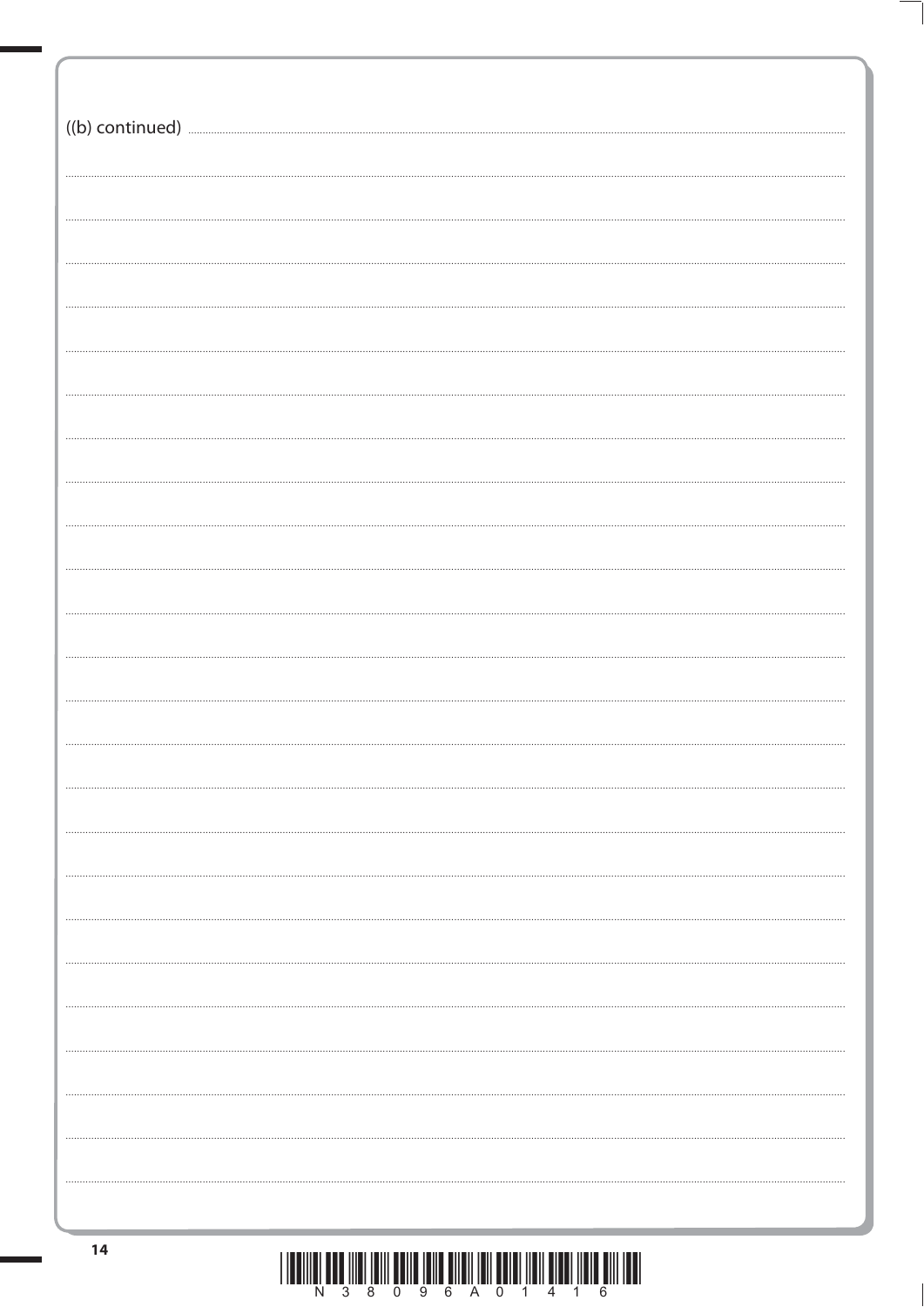| <u> ITENIA SERIA INDIANA SERIA SERIA SERIA SERIA SERIA SERIA SERIA SERIA SERIA SERIA SERIA SERIA SERIA SERIA SER</u> |  |  |  |                         |  |  |  |
|----------------------------------------------------------------------------------------------------------------------|--|--|--|-------------------------|--|--|--|
|                                                                                                                      |  |  |  | N 3 8 0 9 6 A 0 1 5 1 6 |  |  |  |

| <b>TOTAL FOR PAPER = 50 MARKS</b> |
|-----------------------------------|